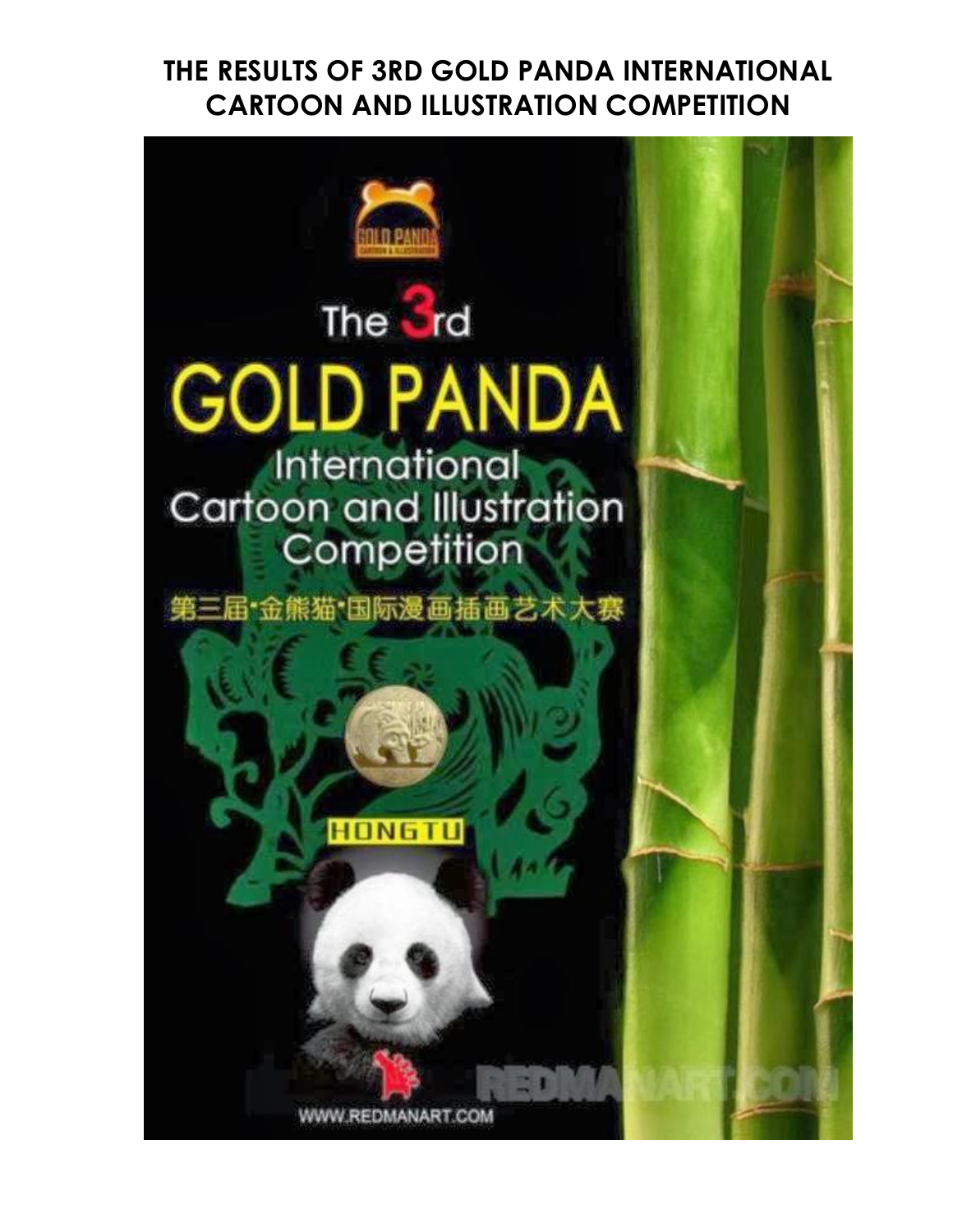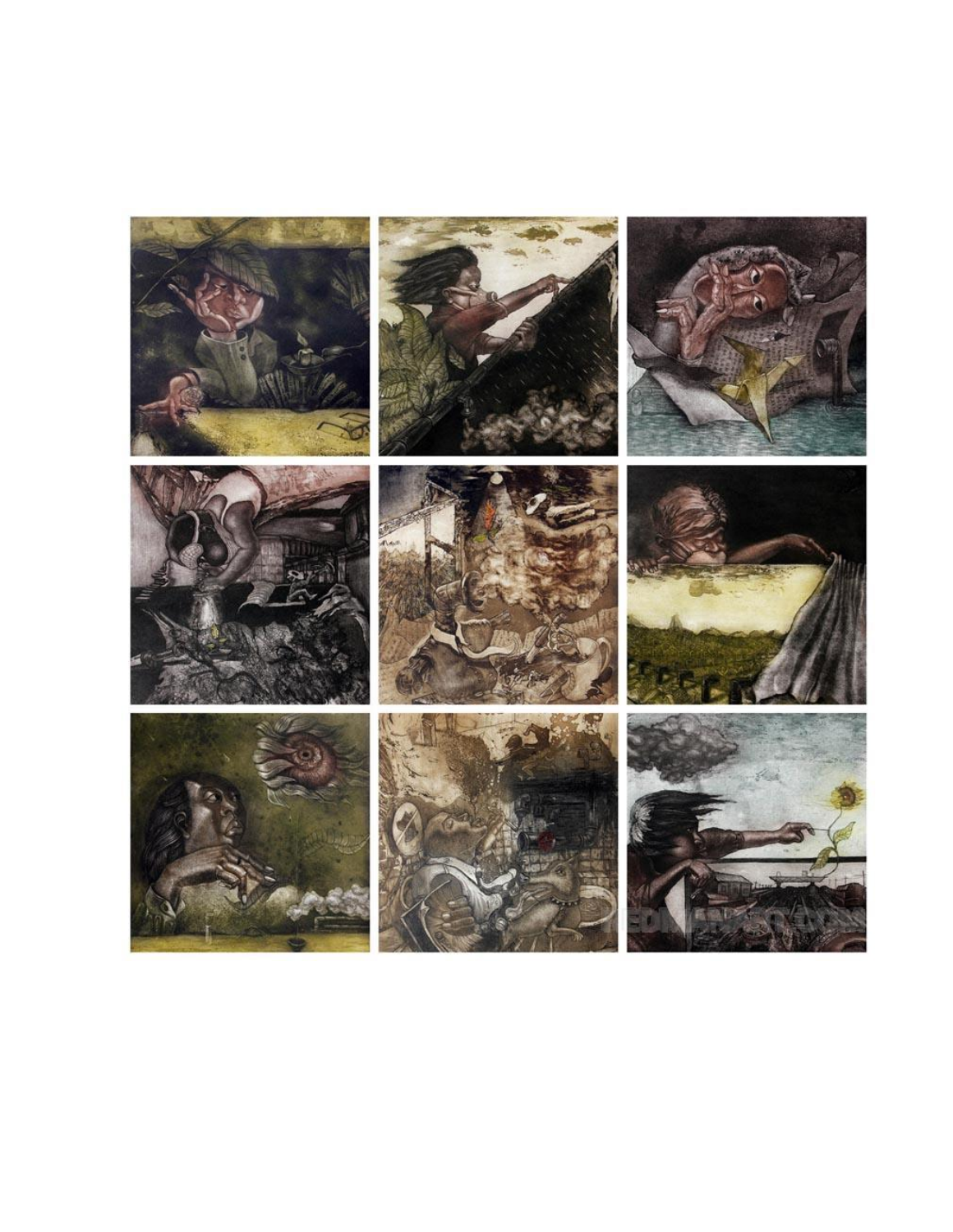**Gold Panda prize (Golden Panda Medal):**

**CHINA - HAN XUDONG**

**Best work prize (Silver Panda Medal):**

**POLAND - SLAWOMIR LUCZYNSKI**

**ITALIA - PAOLO DALPONTE**

**BOSNIA-HERZEGOVINA - RESAD SULTANOVIC**

**BELGIUM - CONSTANTIN SUNNERBERG - COST** 

**CHINA - ZHANG JUAN**

**The special prize of jury meeting (Copper Panda Medal):**

**CROATIA - NIKOLA LISTES**

**POLAND - MARCIN BONDAROWICZ**

**SERBIA - MILAN BUKOVAC** 

**SERBIA - KEZELE SNEZANA**

**CHINA - QING YUJIAN**

**ENGLAND - STEPHEN MUMBERSON**

**UKRAINE - KAZANEVSKY VLADIMIR** 

**CHINA - CAI WEIDONG**

**IRAN - MOHAMMAD REZA BABAEI**

**UKRAINE - KONSTANTIN KAZANCHEV**

**CHINA - ZHANG YUMING**

**INDONESIA - JITET KUSTANA** 

**CHINA - LI KUN** 

**SPAIN - JAVIER ZORRILLA BERGANZA**

**USA - SERIK KULMESHKENOV**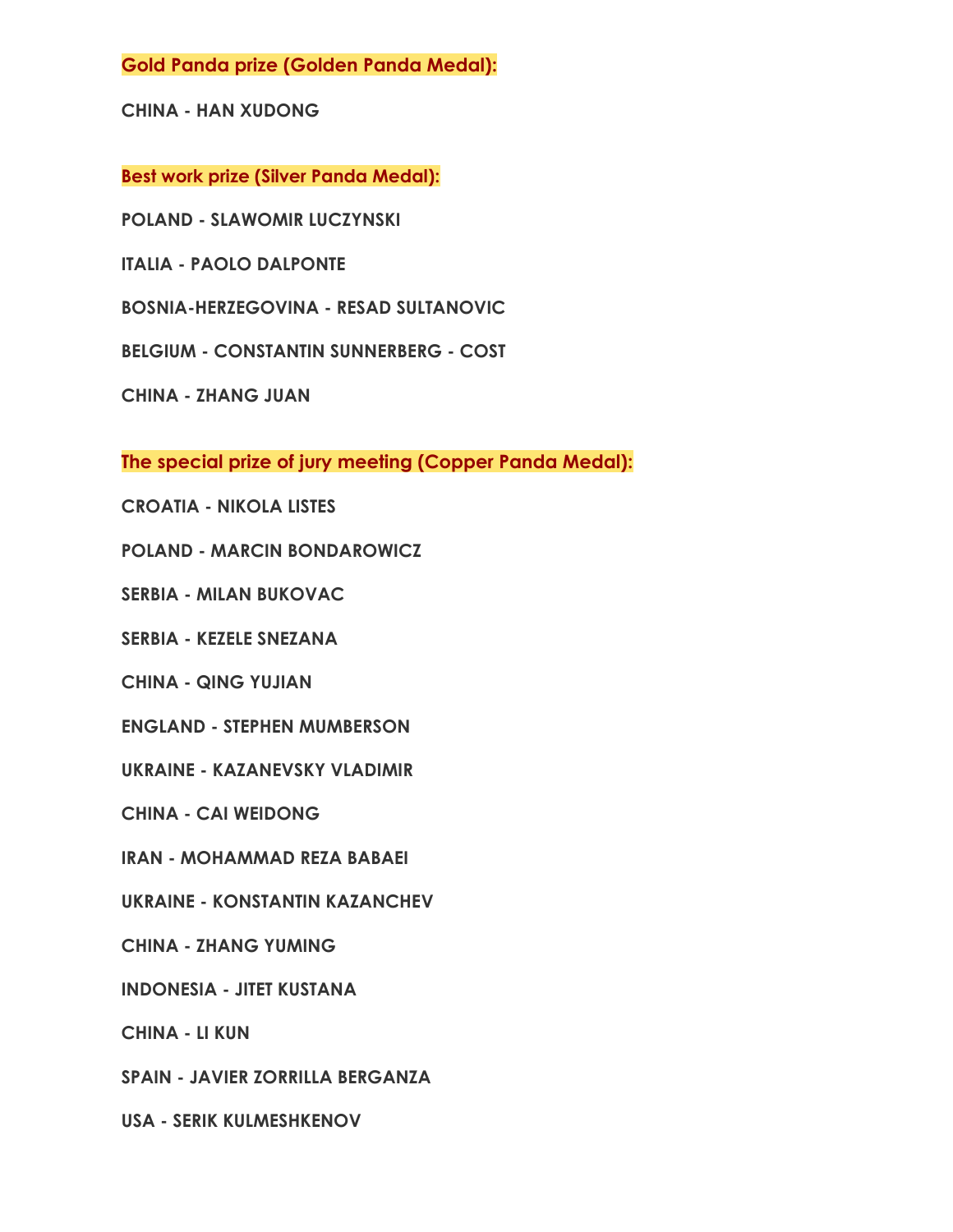**CHINA - ZENG MEIFANG**

- **SLOVAKIA - BOBO PERNECKY**
- **ROMANIA - PAVEL CONSTANTIN**
- **THAILAND - BENJASIT TUMYING**
- **CHINA - LI WEI**
- **BELGIUM - JULIA MORGAN**
- **SYRIA - RAED KHALIL**
- **CHINA - WANG GUOFEI**
- **CHINA - SONG HANG**
- **JAPAN – NISHIDA YOKO**
- **CHINA - XIANG CHAOCHU**
- **CHINA - ZHENG SHUAI**
- **CHINA - MA DEKAI**
- **CHINA - ZHANG QI**
- **UZBEKISTA - MAKHMUDJON ESHONKULOV**

## **Select:**

- **SERBIA - GORAN MARKOVIC**
- **CHINA - WANG HUI**
- **ROMANIA - DORU AXINTE**
- **UKRAINE - MARYANA MYROSHNYCHENKO**
- **CHINA· HONGKONG - LAI XIXING**
- **THAILAND - TINNAKORN KANCHANASIRI**
- **COLOMBIA - RAUL ALFONSO GRISALES - GUAICO**
- **CHINA - WANG PING**
- **IRAN - SHIRIN GHOLIPOUR**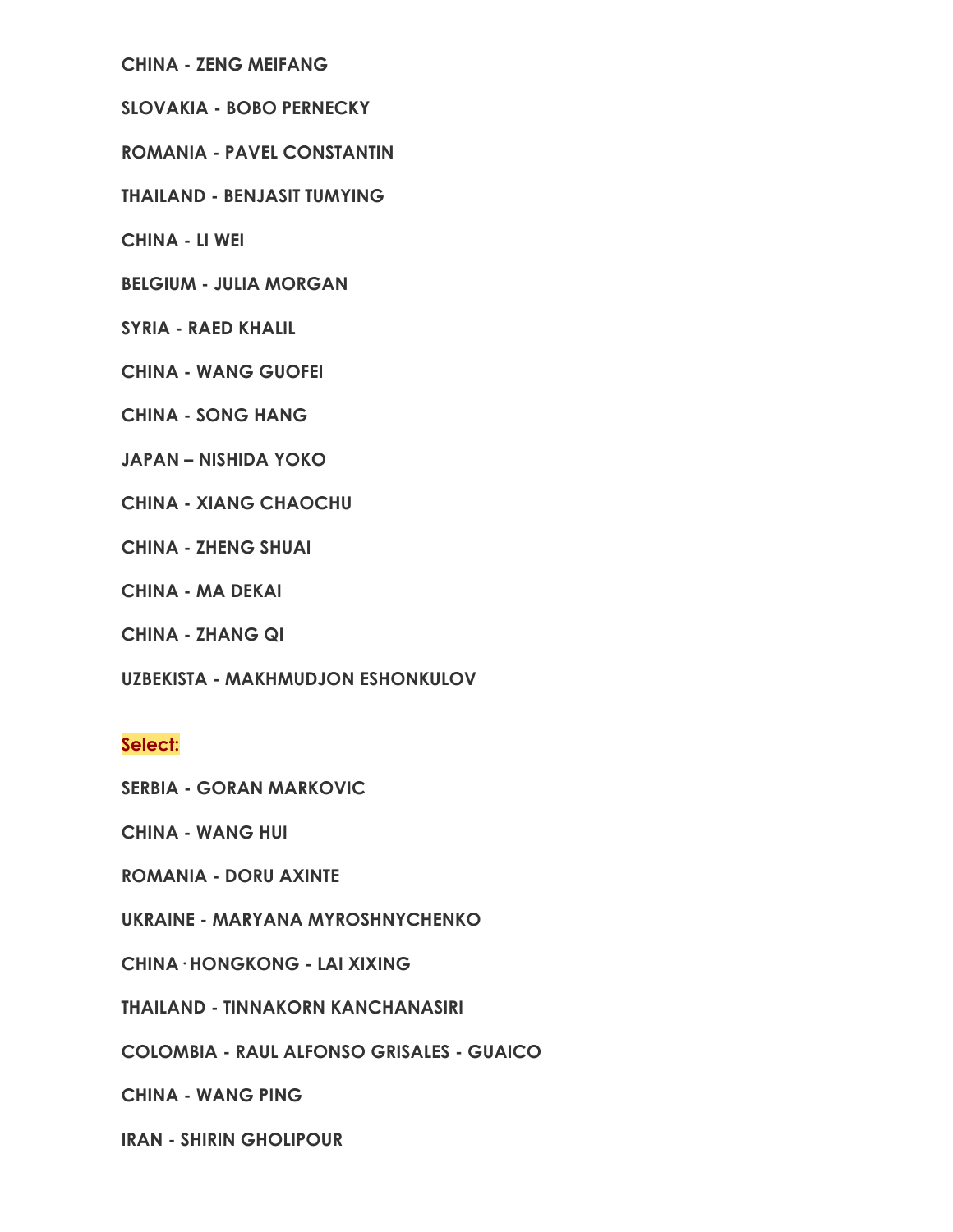**FINLAND - RIINA MAIDO** 

**ROMANIA - LENGHER NICOLAE** 

**ISRAEL - NIR MOLAD & AMOS ELLENBOGEN** 

**CZECH - EVZEN DAVID** 

**CROATIA - MOJMIR MIHATOV** 

**POLAND – PAWEL ANCZYKST** 

**ARGENTINA - NORBERTO RODOLFO VECCHIO**

**TURKEY - SEYIT SAATCI** 

**CHINA - YU HAN**

**ROMANIA - HORIA CRISAN & BOGDAN PETRY** 

**ITALY - FEDERICA MURARO** 

**POLAND - MAGDALENA KOSCIANSKA** 

**CHINA - WANG CHUNSHENG**

**ARGENTINO - RICARDO DANIEL** 

**ROMANIA - CHIOREAN CORNEL - MARIN** 

**CHINA - SUN SHENYING**

**CHINA - CAO FEITENG**

**CANADA - GRAHAME ARNOULD** 

**INDONESIA - RAHARDI HANDINING** 

**RUSSIA - SEMERENKO VLADIMIR** 

**BULGARIA - TSOCHO PEEV** 

**BOSNIA-HERZEGOVINA - BOZO STEFANOVIC** 

**BELGIUM - LUC DESCHEEMAEKER** 

**TURKEY - ERCAN BAYSAL**

**ARGENTINA - AGUSTIN SORIA**